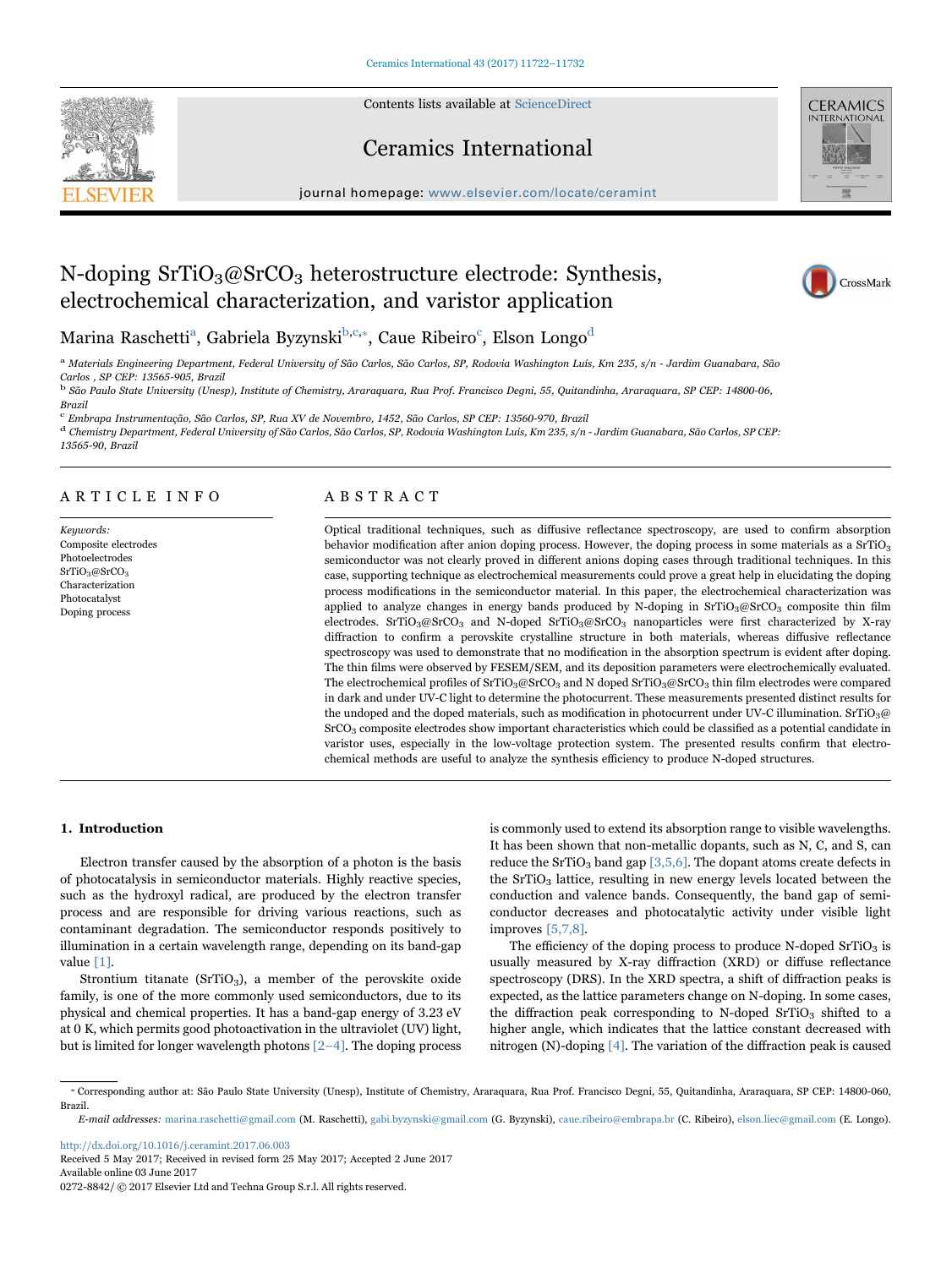by the formation of anion vacancies due to compound electroneutrality. DRS of N-doped  $SrTiO<sub>3</sub>$  shows that the N-doping induces a reduced electronic band gap and an enhanced light absorption [\[2,7\]](#page-9-1). Zhang et al. [\[5\]](#page-9-3) reported the appearance of a band originating from N 2p electrons in the band gap of  $SrTiO<sub>3</sub>$ , at a higher energy than the valence band and, in some cases, replacing the O 2p orbital band. However, some semiconductors do not present significant variation in traditional characterization techniques such as DRS.

Other way to expend the visible absorption characteristics of  $SrTiO<sub>3</sub>$ is to create heterostructures with coupling two different semiconductor material. Semiconductor heterostructures with diverse assemblies design have drawn an increased interest in recent years due to their application in different electrochemical devices as solar cells [9–[11\],](#page-9-5) photocatalytic systems [\[12](#page-9-6)–14], water splitting systems [\[15,16\],](#page-9-7) sensor devices [\[17,18\]](#page-9-8), and diodes [\[19\].](#page-9-9) The combination of two different semiconductors enables some advantages compared with only one material, as, for example, the oxidation and reduction steps process occurring in independent steps. A good chemical stability, abundance in nature, great solar spectrum absorption and defined conduction and valence band edges of the isolated semiconductor are important parameters to consider to choose an heterostructure  $[20]$ . SrTiO<sub>3</sub>@ TiO2 heterostructure nanotubes array films obtained by hydrothermal method present an increase in light absorption and Fermi level effectively shift, promoting better charge transfer [\[21\]](#page-9-11). SrTiO<sub>3</sub>@ SrCO3 heterostructure obtaining by solvothermal method shows efficient photocatalytic effect of methylene blue dye solar degradation.[\[22\]](#page-9-12) and  $SrTiO<sub>3</sub>@SrCO<sub>3</sub> obtaining by sol-gel method is and effective$ photocatalyst for methane photo-oxidation [\[23\]](#page-9-13).

An alternative to probing band modifications as charge transfer when used doped or heterostructure semiconductor is analyzing the electrochemical properties of the materials. By the principles of these techniques, if modifications of electronic transport into the semiconductor were done, they should alter the global profile of an electrochemical measurement. However, the electrode preparation is not trivial, involving some steps to assure that the measurement reflects the real effect expected by the dopant; also, the interpretation of such results may be a challenge, depending on the applied conditions [\[24](#page-9-14)– [26\].](#page-9-14)

Then, the aim of this paper is to demonstrate the efficiency of the Ndoping process by electrochemical methods, since the traditional characterization methods may not present any modification of behavior after doping. The  $SrTiO<sub>3</sub>$  nanoparticles were synthesized by a modified version of the polymeric precursor method proposed by Soares et al. [\[7\]](#page-9-15) using polyvinyl alcohol instead of ethylene glycol. The N-doped  $SrTiO<sub>3</sub>$ nanoparticles were synthesized by the same method, adding urea as the nitrogen source in the resulting resin. A new and simple method to rapidly deposit thin film electrodes on indium tin oxide (ITO) is introduced, using of polyvinyl alcohol (PVA) as a polymeric precursor of  $SrTiO<sub>3</sub>$  resin. Both nanoparticles were characterized by XRD, DRS, and electrochemical methods, such as cyclic voltammetry, differential pulse voltammetry, and impedance spectroscopy, which present corroborative results to demonstrate that the doping process is efficient.

## 2. Materials and methods

#### 2.1. SrTiO<sub>3</sub> nanoparticles synthesis

Separated solutions of titanium isopropoxide in citric acid with a molar ratio of 1:3, and of strontium carbonate in citric acid with a molar ratio of 1:1.5 were prepared [\[27\]](#page-9-16). After complete dissolution and homogenization by magnetic stirring at 90 °C, the titanium and strontium solutions were mixed with a 1:1 M ratio of titanium and strontium. As citric acid promotes the complexation of  $Ti^{4+}$  and  $Sr^{2+}$ , the reaction between metal precursors (titanium isopropoxide  $(Ti[(CH<sub>3</sub>)<sub>2</sub>O]<sub>4</sub>)$  and strontium carbonate  $(SrCO<sub>3</sub>)$ ) with citric acid, generate titanium citrate and strontium citrate, with an excess of

carbon species dissolved in solution. The excess of carbon species in solution could influence the complexation equilibrium of strontium carbonate, promoting a decrease in  $SrCO<sub>3</sub>$  complexation and promoting the permanence of carbonate in the heterostructure.

Finally, a solution of polyvinyl alcohol (PVA) was added, to a molar ratio of 1:1 between citric acid and PVA. The resulting resin was stirred at 90 °C until completely homogenized, and the required viscosity was controlled by the water content. The N-doped resin  $SrTiO<sub>3</sub>@SrCO<sub>3</sub>$ resin was obtained, following the same steps, by adding urea in the  $SrTiO<sub>3</sub>@SrCO<sub>3</sub>$  resin, in a ratio 2% (w/w), in order to achieve 2% of nitrogen doping level. Doping process generally uses low content of dopant element, in this case, N content, and urea is a good candidate to use as N-source [28–[30\].](#page-9-17) The resins and electrodes were first annealed at 100 °C (2 h) and 150 °C (2 h), respectively, in a conventional electric oven to promote water and solvent evaporation. The resulting amorphous powders and films were later crystallized at 650 °C, for 6 h.

## 2.2. Thin film deposition for electrode elaboration

The use of thin film photoelectrode is limited to the deposition technique of semiconductor solution on a conductive substrate. In liquid coating techniques, the spin-coating is commonly used for laboratory-scale devices due to its simplicity and high reproducibility. A uniform thin film is then produced after the spin-off and solvent evaporation, which requires a thermal treatment. One suitable way to enable a fast thin-film drying during the spin-coating deposition, by using an appropriated semiconductor viscosity solution, could be produced to save time and it allows several subsequent layer depositions. As a result, the deposited electrode is annealed and crystallized after only the deposition of all layers, providing a better homogeneity at the substrate surface.

ITO was used as a conductor substrate for electrode elaboration. Thin films of  $SrTiO<sub>3</sub>@SrCO<sub>3</sub>$  or N-doped  $SrTiO<sub>3</sub>@SrCO<sub>3</sub>$ , composed of up to 5 layers, were deposited by spin-coating. Each layer was deposited by a 100-μL drop of resin on the substrate, and a program of rotation at 500 rpm, then 3500 rpm for 30-s periods each. This spincoating program dried the films reasonably, enabling the sequential deposition of 5 layers. The deposited electrode area was controlled during deposition by masking parts of the ITO with removable Teflon tape to facilitate electrochemical measurements. The deposited areas varied between 20 and 80 mm<sup>2</sup>.

#### 2.3. Characterization

The  $SrTiO<sub>3</sub>@SrCO<sub>3</sub>$  and N-doped  $SrTiO<sub>3</sub>@SrCO<sub>3</sub>$  nanopowders were first characterized by XRD (Shimadzu XDR 6000). The spectra were collected with a Cu ( $\lambda_{\text{Cu-Ka}}$  = 0.154 nm) anode, from 2 $\theta$  = 10–80°, at 2° min−<sup>1</sup> .

Diffuse reflectance UV–vis spectra were obtained by using an ultraviolet–visible–near infrared (UV–vis–NIR) Cary 5 G spectrophotometer. Before each measurement, the substrate spectrum was recorded for baseline correction. UV–vis spectra were recorded in the diffuse reflectance mode and transformed to a magnitude proportional to the extinction coefficient  $(K)$  through the Kubelka–Munk model. The equation is a function of the extinction coefficient and the scattering  $(S)$ with the reflectance  $(R)$ . For comparison, all spectra were arbitrarily normalized to an intensity of 1.0.

$$
\frac{K}{S} = \frac{(1 - R)^2}{2R} \equiv F(R_\infty)
$$
\n(1)

The sample morphologies were observed by scanning electron microscopy (SEM) (Zeiss FE-SEM Supra 35) and field emission scanning electron microscopy (FESEM) (JSM-6701F/JEOL). Energy Dispersive X-ray spectroscopy -\_EDX (Zeiss FE-SEM Supra 35) was used by analyzed the constituent elements of the samples. Atomic force microscopy was used to analyze the topography of the electrode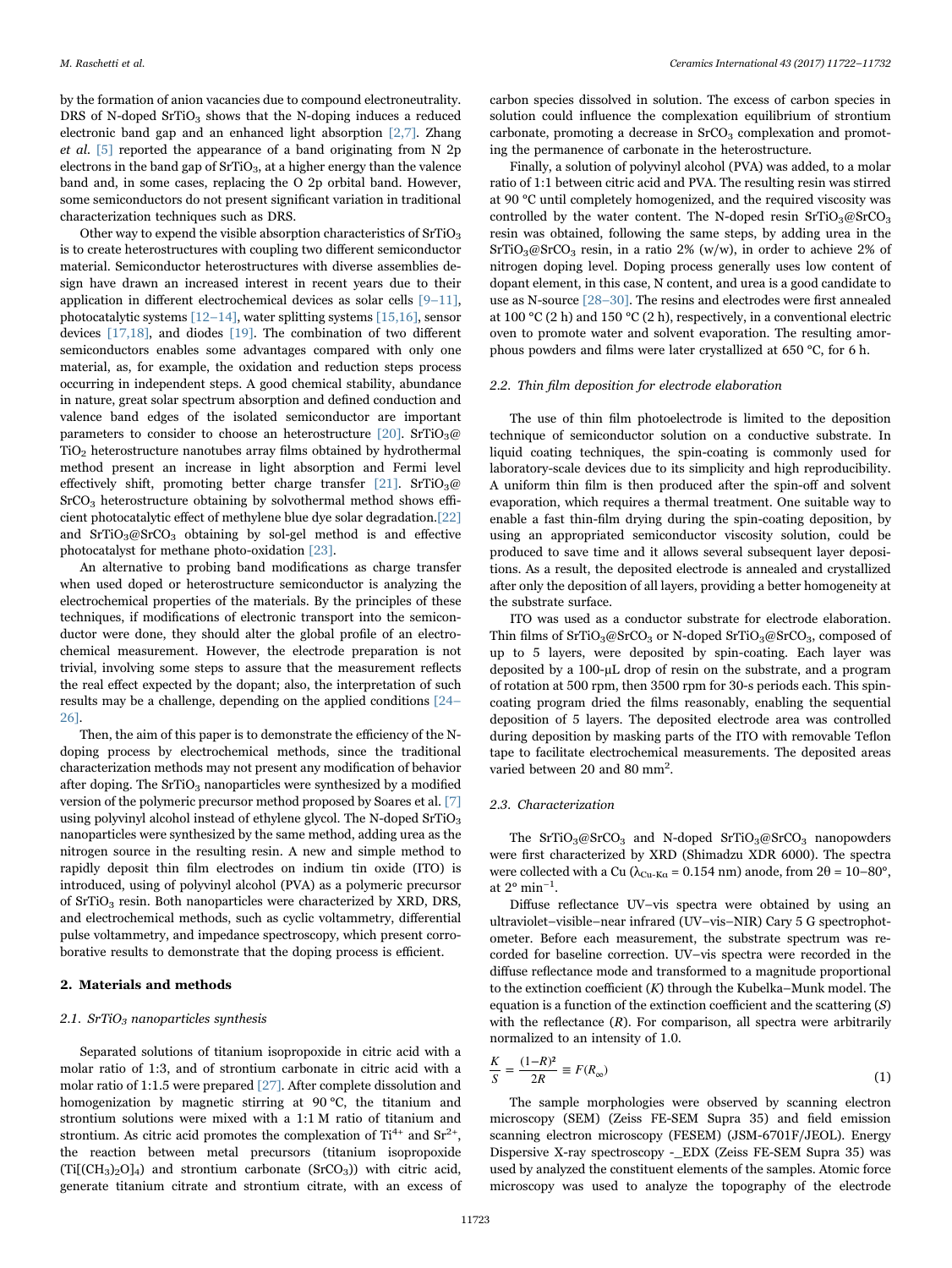(Dimension V (Veeco) AFM), using a cantilever with a spring constant of 0.03 N m−<sup>1</sup> , in contact mode at a scan rate of 1 Hz.

The nitrogen doping level as  $S<sub>2</sub>CO<sub>3</sub>$  percentage in heterostructure were confirmed by X-ray photoelectron spectroscopy (XPS) (Thermo K-Alpha XPS \_Thermo Scientific, Inc.) with radiation of Al K under vacuum condition <  $10^{-8}$  bar and spot size of 400 µm. The Survey spectrum resolution was 1 eV with 5 scans, and the high-resolution spectrum was 0.1 eV with 50 scans. CasaXPS software was used for data treatment.

Photoelectrochemical measurements were carried out in a conventional three-electrode system, connected to a computer-controlled potentiostat (AUTOLAB PGSTAT® 30). The three-electrode system contained a photoelectrode as the working electrode, a Pt wire as the counter electrode, and a Saturated Calomel Electrode (SCE) as the reference electrode. The  $SrTiO<sub>3</sub>$  electrodes have different numbers of layers and deposited areas, which are always specified. Firstly, a conditioning potential of 2 V was applied to clean the photoelectrode surface. Cyclic voltammograms were measured in a  $0.05 \text{ mol L}^{-1}$ aqueous solution of potassium ferricyanide  $(K_3Fe(CN)_6)(Merek)$  at 20 mV s<sup>-1</sup>, with a potential range of -0.5-2 V vs. SCE. Every measurement was repeated 5 times, to ensure equilibrium. In the results, only the fifth voltammogram is presented for every measurement. Differential pulse voltammograms were measured in a basic solution of potassium sulfate (K<sub>2</sub>SO<sub>4</sub>) (0.15 mol L<sup>-1</sup>) and sodium sulfide (Na<sub>2</sub>S· 9H<sub>2</sub>O) (0.45 mol L<sup>-1</sup>) with a pH of 12.7, between –0.5 and 1 V vs. SCE, in the dark and under ultraviolet-C (UV-C) light.

## 3. Results and discussion

## 3.1. Powder characterization

[Fig. 1](#page-2-0) shows the XRD patterns of  $SrTiO<sub>3</sub>@SrCO<sub>3</sub>$  and N-doped  $SrTiO<sub>3</sub>@SrCO<sub>3</sub>$  nanoparticles synthesized by the polymeric precursor method. The main peaks in the 2θ patterns, identified by (\*), at about 23°, 32°, 40°, 46°, 52°, 58°, 68°, and 78°, can be attributed, respectively, to the (100), (110), (111), (200), (210), (211), (220), and  $(310)$  planes of the perovskite cubic structure of SrTiO<sub>3</sub> (JCPDS) 35–0734) [\[6\]](#page-9-18). It should be noted that some  $S<sub>2</sub>$  solution peaks, identified by (°), are present at low intensity (JCPDS 05–0418), due to the precursors of  $SrTiO<sub>3</sub>$  synthesis. In this way, it is possible to classify the resulted material as a composite material, indicated by  $SrTiO<sub>3</sub>@$ SrCO3. The doping process does not modify any crystallographic structure neither the molecular composition.

The DRS spectra of SrTiO<sub>3</sub>@SrCO<sub>3</sub> and N doped SrTiO<sub>3</sub>@SrCO<sub>3</sub> are presented in [Fig. 2A](#page-2-1), where an increase in absorption at around

<span id="page-2-0"></span>

Fig. 1. X-ray diffraction patterns of (A)  $\rm SrTiO_3@SrCO_3$  and (B) N doped  $\rm SrTiO_3@SrCO_3$ powders.

<span id="page-2-1"></span>

Fig. 2. DRS spectra of SrTiO<sub>3</sub>@SrCO<sub>3</sub> and N doped SrTiO<sub>3</sub>@SrCO<sub>3</sub> powders. (insert) Band gap determination by Tauc equation.

375 nm is evident in both samples. The band gap was determined by the Tauc equation ([Fig. 2B](#page-2-1)). The band gap value obtained for  $SrTiO<sub>3</sub>@$  $SrCO<sub>3</sub>$  compose (3.25 eV) nanoparticles is similar to the SrTiO<sub>3</sub> reported value (3.23 eV)  $[$ [6,31,32], which confirms the synthesis of  $SrTiO<sub>3</sub>$  by the method presented. The N-doped  $SrTiO<sub>3</sub>@SrCO<sub>3</sub> hetero$ structure presents a similar band gap value (3.22 eV). However, the small difference in the band gap value could disfeature the real absorption distinction ([Fig. 2A](#page-2-1)). Then, the presence of N atoms creates two possible situation: oxygen vacancies (defects) and distortion in the crystalline structure of  $SrTiO<sub>3</sub>$ , due to the atomic radii size difference between N and O, resulting in a shift of the absorption behavior. It is well known that doping with N and Fe decreases the  $SrTiO<sub>3</sub>$  band-gap value [\[31,33](#page-9-19)–35]. However, in the case of N, Nuraje et al. [\[33\]](#page-9-20) doped SrTiO<sub>3</sub> particles by N-flux calcination and noticed no variation of absorption in the visible region. On the other hand, Liao et al. [\[36\]](#page-9-21) confirmed that the N 2p orbital has a minor interference in substitutional doping of the O 2p orbital, but could significantly contribute to N-doped SrTiO<sub>3</sub>@SrCO<sub>3</sub> photocatalytic activity in the visible region.

XPS spectra were obtained ([Fig. 3](#page-3-0)) with powders samples to confirm the doping process over  $SrTiO<sub>3</sub> \omega SrCO<sub>3</sub>$  composite semiconductor, the amount of nitrogen in  $SrTiO<sub>3</sub>$  and the difference in the oxidative state of C1s, O1s, Sr 3d, and Ti 2p after the doping process. The composite structure of  $SrTiO<sub>3</sub>$  and  $SrCO<sub>3</sub>$  will confirm trough the C 1 s high-resolution spectra [\(Fig. 3](#page-3-0)A), in which the presence of two main binding energy peaks was noticed. The peak with higher binding energy corresponds to carbon contamination due to samples exposition to the atmosphere (~284.0 eV for both samples, undoped and doped one). The second binding energy peaks are related to carbonate component (O-C $\bar{O}$ ) in SrTiO<sub>3</sub>@SrCO<sub>3</sub> (287.41 eV) and N-doped SrTiO<sub>3</sub>@SrCO<sub>3</sub> (288.45 eV), which confirms the  $SrCO<sub>3</sub>$  presence. For N 1 s highresolution spectra of SrTiO<sub>3</sub>@SrCO<sub>3</sub> and N doped SrTiO<sub>3</sub>@SrCO<sub>3</sub> samples [\(Fig. 3](#page-3-0)B), the incorporation of N is confirmed in  $SrTiO<sub>3</sub>$  lattice due to the peak in 399.73, which is present in N-doped  $\rm SrTiO<sub>3</sub>@SrCO<sub>3</sub>$ and absent in  $SrTiO<sub>3</sub>@SrCO<sub>3</sub> high-resolution spectra. The amount of N$ in  $SrTiO<sub>3</sub>@SrCO<sub>3</sub>$  is restricted by a low concentration of oxygen vacancies in the pristine sample. [\[37\].](#page-9-22) The N insertion on the composite caused a shift in carbonate component in C 1 s highresolution spectra [\(Fig. 3](#page-3-0)A), probably due to the oxygen vacancy availability. N compound presence promotes the binding between  $SrTiO<sub>3</sub>$  and  $SrCO<sub>3</sub>$ , due to charge compensation, increasing the  $SrCO<sub>3</sub>$ content in N-doping  $SrTiO<sub>3</sub>@SrCO<sub>3</sub>$  sample and, consequently, the interface interaction between  $SrCO<sub>3</sub>$  and  $SrTiO<sub>3</sub>$ . Similar results are possible to observer for doping  $SrTiO<sub>3</sub>$  material with fluorine and nitrogen. When fluorine is introduced in semiconductor structure, a higher N content is accepted for the  $SrTiO<sub>3</sub>$ , due to the charge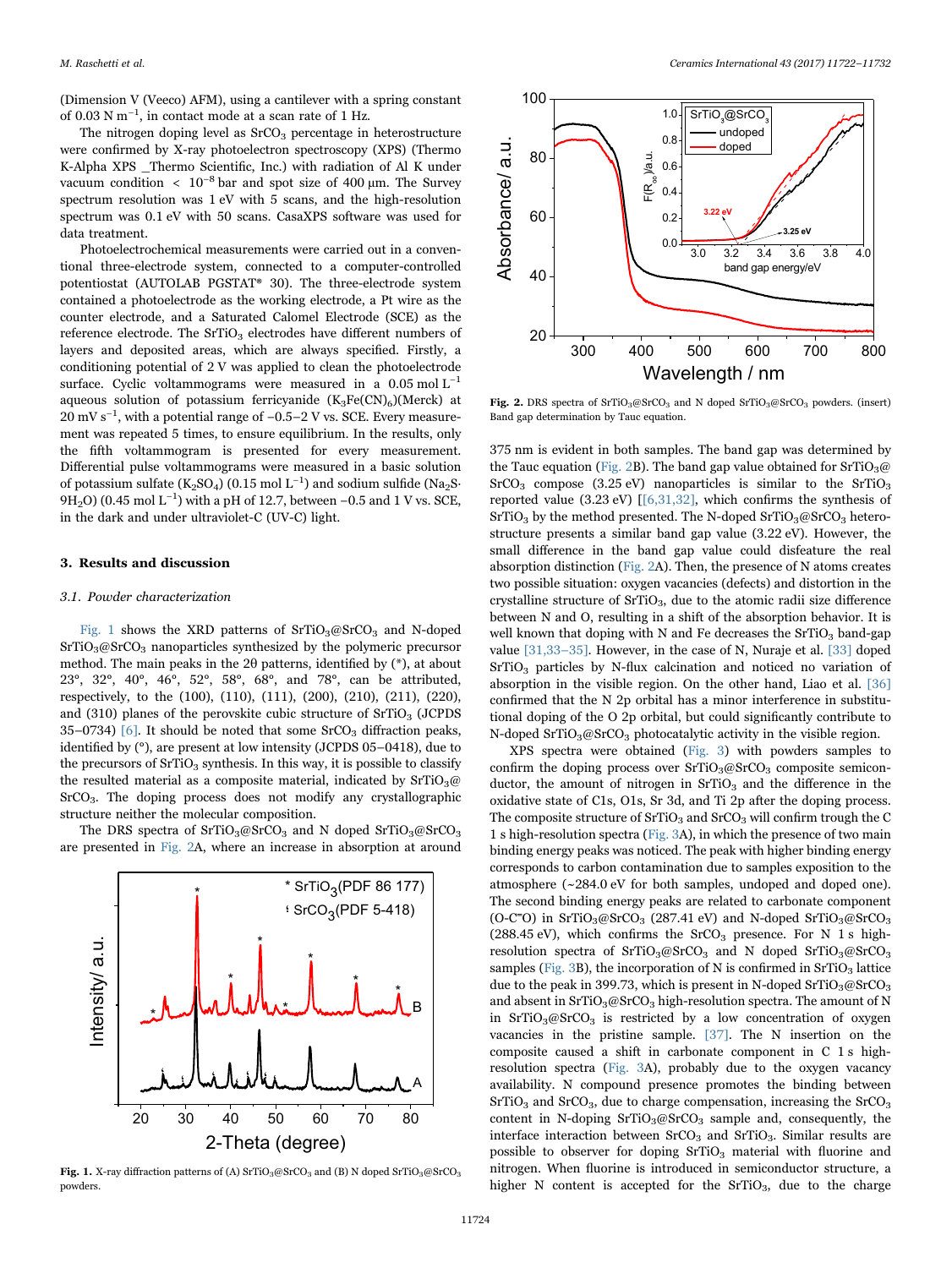<span id="page-3-0"></span>

Fig. 3. XPS spectra of C1 s core level (A), N 1 s core level (B), O 1 s core level (C), and Sr 3d core level (D) obtained from SrTiO<sub>3</sub>@SrCO<sub>3</sub> and N doped SrTiO<sub>3</sub>@SrCO<sub>3</sub>.

copensation [\[38\]](#page-9-23). The same occurs with lanthnum (La) co-doped N- $SrTiO<sub>3</sub>$  [\[39\]](#page-9-24). Besides the differences in C 1 s and N 1 s, the Ti 2p (Fig. SI) spectra do not suffer any oxidative state alteration with N-doping and confirm the SrTiO<sub>3</sub>@SrCO<sub>3</sub> heterostructure creation [\[37,40\]](#page-9-22).

The O 1 s asymmetric peaks can be deconvoluted, for both samples ([Fig. 3](#page-3-0)C), into two components with lower (528.48 and 528.17 eV for  $SrTiO<sub>3</sub>@SrCO<sub>3</sub>$  and N-doped  $SrTiO<sub>3</sub>@SrCO<sub>3</sub>$ , respectively) and in higher binding energy (530.66 for  $SrTiO<sub>3</sub>@SrCO<sub>3</sub>$  and 530.35 eV for N-doped SrTiO<sub>3</sub>@SrCO<sub>3</sub>). The first one, in lower binding energy, corresponds to O binding to Ti (O-Ti), whereas the other, in higher binding energy, is referred to O bonded with C (O-C). After N doping, the binding energy peaks shift, suggesting that the N doping will suppress the O vacancy formation in  $SrTiO<sub>3</sub>$ , probably caused by N presence.

The Sr 3d high-resolution spectra [\(Fig. 3](#page-3-0)D) confirms the distortion in the  $SrTiO<sub>3</sub>@SrCO<sub>3</sub> crystalline structure after N doping. Sr 3d region$ has well resolved spin-orbit component with multiple Sr chemical states. For both samples,  $SrTiO<sub>3</sub>@SrCO<sub>3</sub>$  and doped one, the spin-orbit related to Sr chemically bound to Ti and  $O(SrTiO<sub>3</sub>)$  are representing by blue peaks in [Fig. 3](#page-3-0)D, presenting binding energies of 132.26 and 134.05 eV for SrTiO<sub>3</sub>@SrCO<sub>3</sub>, and 131.57 and 133.32 eV for N-doped SrTiO3@SrCO3. The pink peaks in [Fig. 3D](#page-3-0) are related to Sr bonded to C and O (SrCO3) with binding energies of 132.96 and 134.79 eV for  $SrTiO<sub>3</sub>@SrCO<sub>3</sub>$  and 131.85 and 133.67 eV for doped  $SrTiO<sub>3</sub>@SrCO<sub>3</sub>$ . Another evidence of N doping is the shift caused by the binding energy of Sr 3d peaks, similar as occurs in O spectra. The N content is sufficient to accommodate in oxygen vacancies, and the modification absorption behavior, presented by DRS, could be confirmed to the

distortion of  $SrTiO<sub>3</sub>$  lattice caused by N insertion than the creation of more oxygen vacancies.

Trough the spin-orbital quantification peaks of Sr 3d and the composition of samples obtained by XPS analysis, the  $S<sub>1</sub>CO<sub>3</sub>$  content of each sample is obtained. In the case of Sr 3d and Ti 2p spectra, the higher binding energy peaks of the spin-orbital were used to quantification measureaments. [Table 1](#page-3-1) indicates the content of C, O, N, Sr, and Ti in samples with the main binding energy peaks for elements and, the content of Sr 3d spin orbital peaks could estimate the  $SrCO<sub>3</sub>$ percentage in heterostructure as  $5.99\%$  for  $SrTiO<sub>3</sub>@SrCO<sub>3</sub>$  and  $8.89\%$ for N-doped SrTiO<sub>3</sub>@SrCO<sub>3</sub>.

<span id="page-3-1"></span>Table 1

Elements constitution of samples  $SrTiO_3@SrCO_3$  and N-doped  $SrTiO_3@SrCO_3$  obtained by XPS analysis.

|               | SrTiO <sub>3</sub> @SrCO <sub>3</sub> |             | N-doped $SrTiO3@SrCO3$ |             |  |
|---------------|---------------------------------------|-------------|------------------------|-------------|--|
|               | Position (eV)                         | Content (%) | Position (eV)          | Content (%) |  |
| $C1$ s        | 284.16                                | 23.00       | 284.09                 | 11.08       |  |
|               | 287.45                                | 18.06       | 288.39                 | 6.09        |  |
| 01s           | 528.50                                | 1.16        | 528.17                 | 34.32       |  |
|               | 530.69                                | 45.83       | 530.32                 | 20.10       |  |
| Ti $2p^{3/2}$ | 457.41                                | 2.16        | 457.06                 | 11.46       |  |
| $Sr~3d^{5/2}$ | 132.26                                | 5.99        | 131.57                 | 8.89        |  |
|               | 132.96                                | 3.79        | 131.85                 | 8.02        |  |
| N 1s          |                                       |             | 399.21                 | 0.04        |  |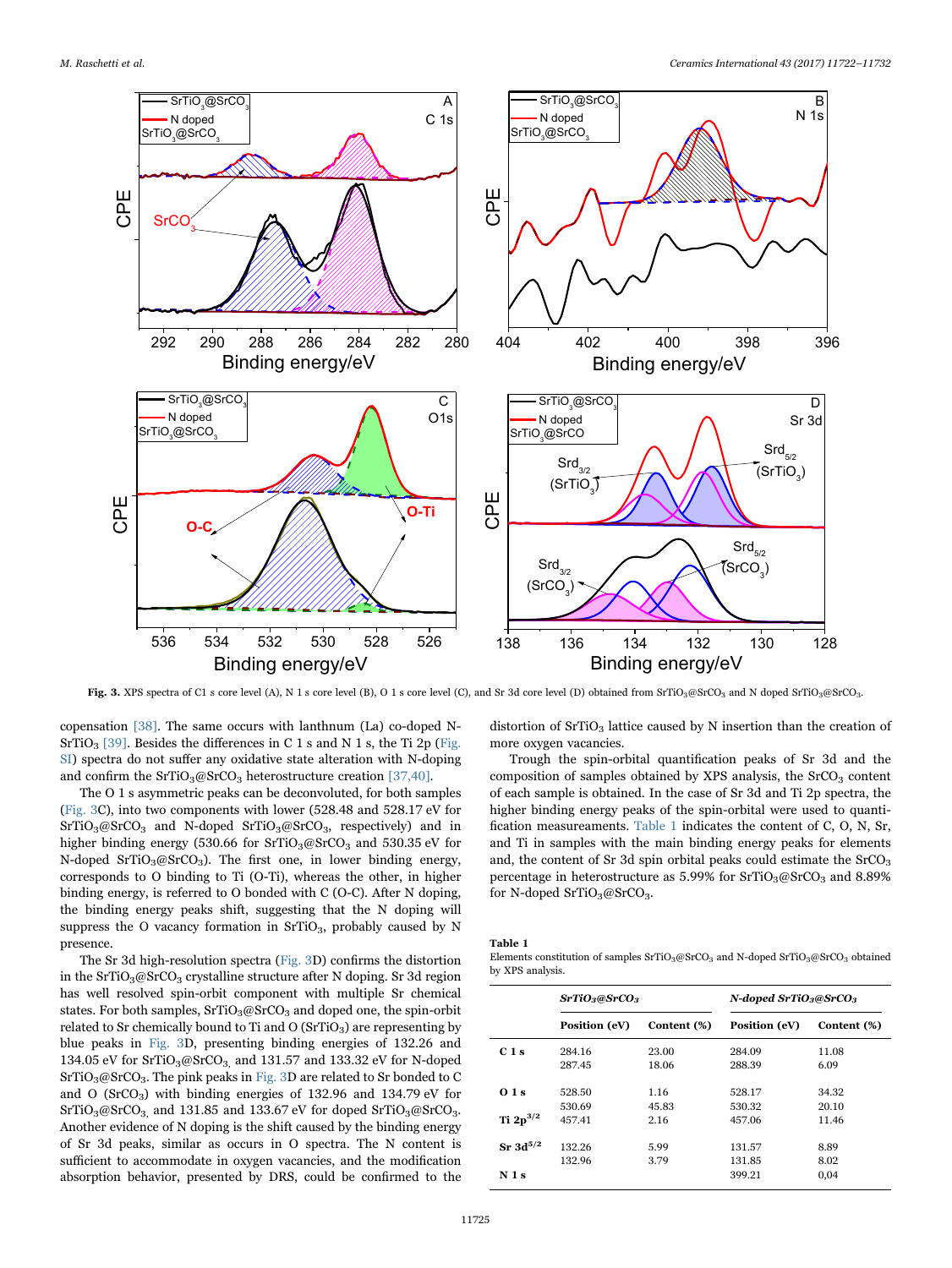<span id="page-4-0"></span>

Fig. 4. (A) FESEM image of SrTiO<sub>3</sub>@SrCO<sub>3</sub> thin film topology. (B) EDX spectra of SrTiO<sub>3</sub>@SrCO<sub>3</sub> thin film topology (C) FESEM/SEM image of the fracture of a SrTiO<sub>3</sub>@SrCO<sub>3</sub> thin film, deposited on ITO (D) AFM image of SrTiO<sub>3</sub>@SrCO<sub>3</sub> thin film electrode.

#### 3.2. Thin film electrode characterization

The SEM images [\(Fig. 4](#page-4-0)A) display the thin film structure deposited on the ITO substrate. Structural defects are observed on the thin film surface, due perhaps to the temperature treatment. However, these defects do not influence the electrochemical response of the thin films, as presented below. Similar film structures were observed for  $SnO<sub>2</sub>$  $TiO<sub>2</sub>$  thin films obtained by the sol-gel method [\[41\]](#page-9-25). [Fig. 4B](#page-4-0) confirms the results presented by XPS powders samples, in which C, Ti, Sr, and O are presented in EDX spectra of the  $SrTiO<sub>3</sub>@SrCO<sub>3</sub> electrode$ . The composition of the sample also show the presence of some impurities as Na, Mg and In, probably due to the microscope electrode sample preparation.

A fracture of the  $SrTiO<sub>3</sub>@SrCO<sub>3</sub>$  thin film was observed by FESEM/ SEM [\(Fig. 4](#page-4-0)C). While the ITO thickness is constant across the substrate, the  $SrTiO<sub>3</sub>@SrCO<sub>3</sub>$  thin film has a variable thickness due to the centrifugal force of the deposition method (spin-coating). The FESEM/SEM image shows roughness film with thickness obtained at the ITO edges about 300 nm. AFM image ([Fig. 4D](#page-4-0)) of  $SrTiO<sub>3</sub>@SrCO<sub>3</sub>$ electrode present continuous film electrode, without phase separation, and confirms the film rugoses characteristics observed in FESEM/SEM images. The thickness of the  $SrTiO<sub>3</sub>@SrCO<sub>3</sub> film electrode varies from$ 425 to 504 nm.

The voltammetric response of the  $SrTiO<sub>3</sub>@SrCO<sub>3</sub>$  thin film electrode was initially evaluated with cyclic voltammetry, [Fig. 5,](#page-5-0) which was performed with a usual and common electrolyte used for characterization principles (K<sub>3</sub>Fe(CN)<sub>6</sub> solution (0.05 mol L<sup>-1</sup>)) and a reference electrode as SCE. First, cyclic voltammograms of  $SrTiO<sub>3</sub>@SrCO<sub>3</sub>$  thin film electrodes with  $20 \text{ mm}^2$  as geometric area and with 1, 3, and 5 layers deposited by spin-coating onto an ITO substrate were compared,

as shown in [Fig. 5](#page-5-0)A. The experiment was performed at a scan rate of 20 mV s<sup>-1</sup>, using a Pt counter electrode. A bare ITO substrate was analyzed for comparison. Well-defined cathodic (+0.32 V vs. SCE) and anodic peaks (+0.82 V vs. SCE) are present when analyzing  $SrTiO<sub>3</sub>@$  $SrCO<sub>3</sub>$  electrodes, as illustrate in [Fig. 5A](#page-5-0), whereas on the ITO substrate electrode the reduction process exhibits lower voltammetric intensities. Both redox peaks are correlated with the reduction and oxidation reaction of the ions  $\text{Fe(CN)}_6^{-3/-4}$ , showing similarity with previous reported [\[27,42,43\]](#page-9-16). The oxidation and the reduction currents increase linearly with the number of layers deposited in this condition  $(20 \text{ mV s}^{-1})$ . This linearity did not occur at the higher scan rates (50 and 100 mV s−<sup>1</sup> , figures not presented here), as equilibrium is not reached. The best response for a  $SrTiO<sub>3</sub>@SrCO<sub>3</sub> electrode with 5 layers$ suggests a favorable interaction between the ions  $\text{Fe(CN)}_6^{-3/-4}$ . Even the concentration of  $SrTiO<sub>3</sub>@SrCO<sub>3</sub>$  semiconductor nanoparticles increases in the electrode as layer number increases, the  $SrTiO<sub>3</sub>@SrCO<sub>3</sub>$ thin film electrode with 5 layers deposited on ITO indicates a more effective electron transfer process.

The current ratio (anodic current peak/cathodic current peak, Ip,a/ Ip,c), another important parameter for characterization analysis of electrode surface voltammetric responses, is determined and presented in [Fig. 5B](#page-5-0). For a reversible voltammetric process occurs on the electrode surface, the  $I_{p,a}/I_{p,c}$  should present a value of 1.0 and the process is diffusion controlled [\[44\]](#page-10-0). As the results presented in [Fig. 5](#page-5-0)B demonstrate, the electrode process studied cannot be considered totally reversible, since the anodic currents are more elevated than cathodic currents, and the estimated ratio of  $I_{p,a}/I_{p,c}$  is greater than one at all conditions. Another evidence that confirms the quasi-reversibility of the voltammetric process is the potential values of peak-to-peak separations ( $\Delta E$ ). As for the reversible process, the  $\Delta E$  should be 57/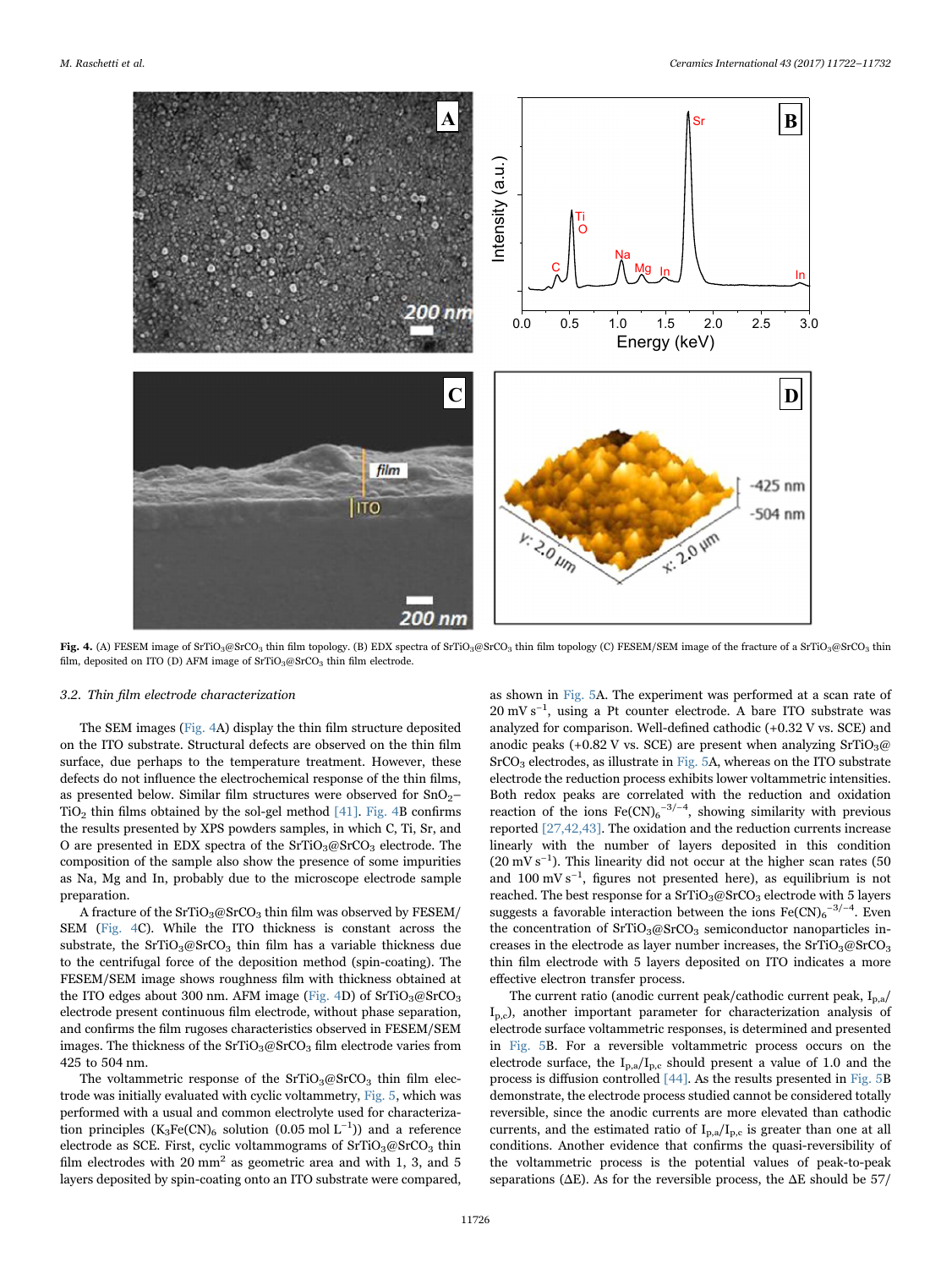<span id="page-5-0"></span>

Fig. 5. (A) Cyclic voltammetry of SrTiO<sub>3</sub>@SrCO<sub>3</sub> electrodes of 1, 3 and 5 layers and their substrate (ITO), with a Pt counter electrode, in  $\mathrm{K_3Fe(CN)_6}$  (0.05 mol  $\mathrm{L^{-1}}$ ) at a scan speed of 20 mV s<sup>-1</sup>; geometric area of 20 mm<sup>2</sup>. (B) Linear relation between the main peak intensity and electrode number of layers, for both oxidation and reduction peaks.

 $n$  mV, which  $n$  is the number of electrons participating in the redox reaction. Considering only one electron in redox reaction of ions  $\text{Fe(CN)}_6$ <sup>-3/-4</sup>, the  $\Delta E$  obtained in voltammograms in [Fig. 5](#page-5-0)A is clearly different from 57 mV, confirming the quasi-reversibility redox process [\[44\].](#page-10-0)

In the quasi-reversible process, the mass transport in electrode surface is governed by a mixed-control regime, which both, diffusion of reduced and/or oxidized species and electron transfer occurs [\[45\].](#page-10-1) These results are by thin film electrode characteristic, as presented in semiconductor nanoparticles and may influence in kinetic of electron transfer of electrode to solution species. Mass transport governed by the diffusion of reduced and/or oxidized species in only influenced by the time consumed by such species reach the electrode surface, adsorb and then diffuse to bulk solution. In this case, the electron transfer at electrode surface occurs rapidly, and the process is considered reversible. In the mixed-control regime, the electron transfer route at electrode surface spend more time to happen, characterizing the quasi-reversible reaction behavior [\[27,43,46\].](#page-9-16)

#### 3.3. The rate of electron transfer  $(k<sub>s</sub>)$

Cyclic voltammograms were evaluated at different scan rates ( $v =$ 10–150 mV s−<sup>1</sup> ) to determine the characteristic process that occurs at the electrode/solution interface [\(Fig. 6](#page-6-0)A). The oxidation peak potential shifts to a more positive value and the redox peak potential change

negatively. It can be seen that the peak current for the current response in the forward and backward direction increases as the scan rate increases. The dependence of the peak current on scan rate follows a characteristic square root law for reversible cyclic voltammograms described by Randles-Sevcik equation. The same equation could be used for irreversible and quasi-reversible electrochemical responses in a different way, using a correction factor of  $0.496(\alpha)^{0.5}/0.446$ . The correction factor value is 0.7869, assuming  $\alpha = 0.5$ , and the Randles-Sevcik equation for the quasi-reversible and irreversible process is expressed as [\[44,45,47\]](#page-10-0):

$$
I_O = -0.496\sqrt{\alpha n} nFA[C]_{bulk} \sqrt{\frac{FvD}{RT}}
$$

where  $I_o$  is the peak current (A), A is the electrode area (cm<sup>2</sup>) n is the overall electrons transferred during the process per molecule diffusing to the electrode surface, [C] is the concentration of species in the bulk solution (mol·cm<sup>-3</sup>), F is the Faraday constant, T is temperature (K), R is the gas constant, v is the scan rate (V s<sup>-1</sup>), and D is the diffusion coefficient (cm<sup>2</sup>·s<sup>-1</sup>). Note the *n*<sup>*n*</sup> denotes the number of electrons transferred in the rate-determining reaction step, the dependence of the peak current, which implies a non-linear increase for the case of  $n$ electrons, transferred simultaneously.

The relation between current density and  $v^{0.5}$  is presented in [Fig. 6B](#page-6-0). In the potential range of  $10-150$  mV s<sup>-1</sup>, both redox peaks display an increase almost linearly correlated to  $v^{0.5}$ , as confirmed by the  $R<sup>2</sup>$  value of their linear fits. The near-linearity is indicative that the system can be classified as quasi-reversible, based on the characteristics of reversibility discussed above. Assuming that the number of electrons transferred in redox reactions is one, the values of D obtained by the slopes of [Fig. 6B](#page-6-0) ( $D_{ox}$  6.55 × 10<sup>-1</sup> cm<sup>2</sup>·s<sup>-1</sup> and  $D_{red}$  6.17 × 10−<sup>1</sup> cm<sup>2</sup> ·s−<sup>1</sup> ) also confirm the quasi-reversibility of the system.

The  $k<sub>s</sub>$  is defined as the speed of electron transfer between the redox reagent and the electrode surface and is considering restricted and determinate by the rate of electron exchange at the electrode/redox active reagent interface. The Butler-Volmer equation defines  $k_s$  relation (in m s<sup>-1</sup>) with electrode area A, the transfer coefficient  $\alpha$ , the overpotential η, and Faraday constant F. Considering a process as A  $+ ne^- \rightarrow B$ , and the equilibrium conditions, the Butler-Volmer equation is [\[44\]](#page-10-0):

$$
I_o = nFAk_s[A]_{bulk}^{-\alpha}[B]_{bulk}^{\alpha}
$$

The ΔE experimentally determination in [Fig. 6A](#page-6-0) may be used directly. As recognized  $\alpha = 0.5$  and D values, for the determination of the  $k<sub>s</sub>$  for heterogeneous electron transfer as a function of temperature and scan rate  $v$ , by the slope of Log  $v$  vs.  $\Delta E$  relation [\(Fig. 6](#page-6-0)C), based on the equation above [\[44\]](#page-10-0):

$$
\log\left(k_s \sqrt{\frac{RT}{nFvD}}\right) = 0.294 \left(\frac{nF}{RT} \Delta E - 2.218\right)^{-1} - 0.0803 - 0.108
$$

$$
\left(\frac{nF}{RT} \Delta E - 2.218\right)
$$

The  $k_s$  obtained by the slope of [Fig. 6C](#page-6-0) (42.65 m s<sup>-1</sup>) should be divided by log  $\sqrt{(D)^{-1}}$  to obtain the rate of the electron transfer for anodic and cathodic current. For the case of the quasi-reversible reaction of ions  $\text{Fe(CN)}_6$ <sup>-3/-4</sup>, both rates of electron transfer shown slightly different values. For anodic current, the rate obtained was 464.24 m  $s^{-1}$  and for the cathodic condition, the rate obtained was  $406.77 \text{ m s}^{-1}$ , confirming the quasi-reversibility of electrochemistry reaction.

#### 3.4. Electrochemical process model

The Nyquist plot was used to model the electrochemical processes of electron transfer involved in the electrode/solution system, using the association of different electric circuit elements. [Fig. 7](#page-7-0) shows the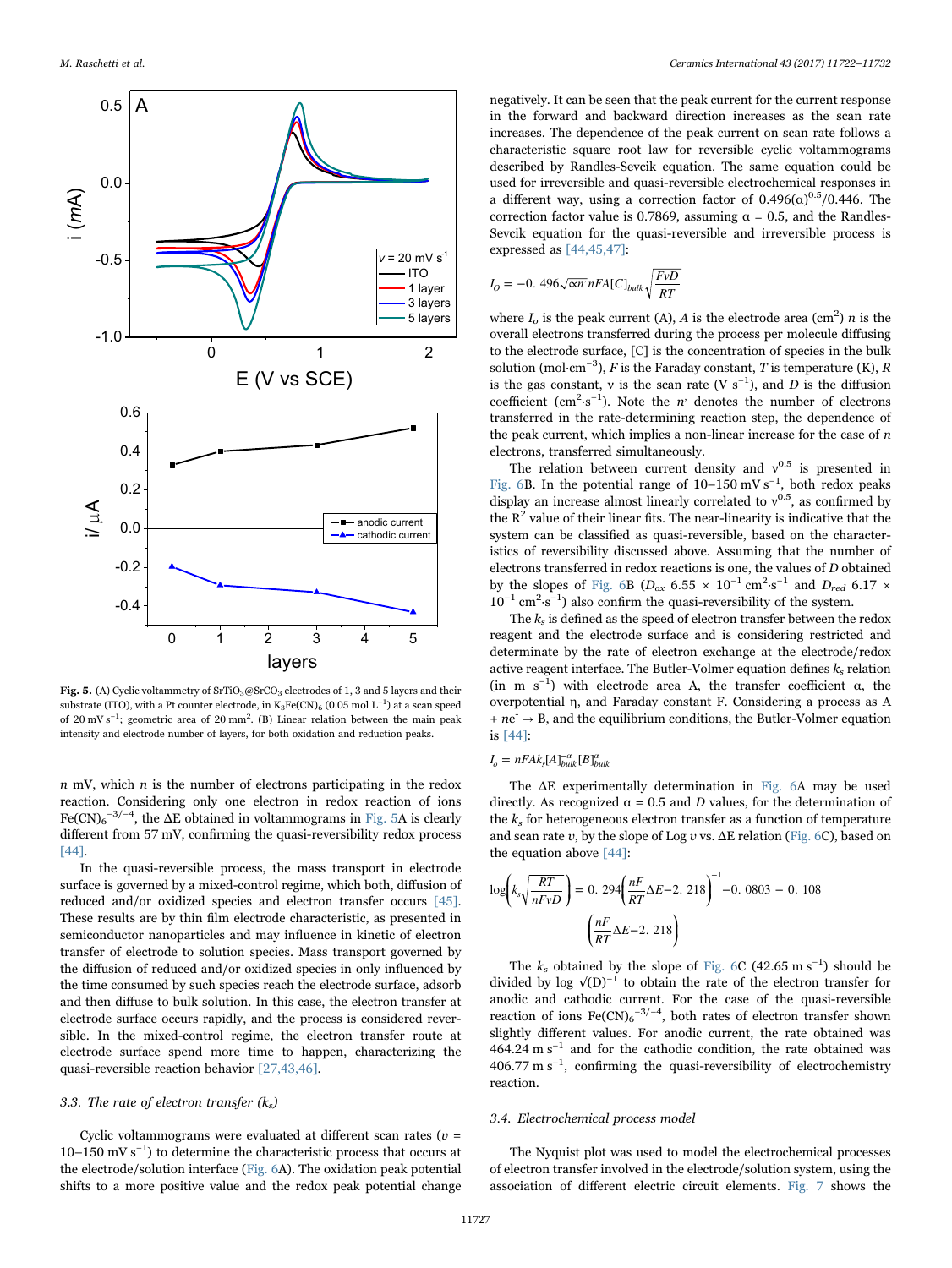<span id="page-6-0"></span>

Fig. 6. (A) Cyclic voltammetry of SrTiO3@SrCO3 electrode of 40 mm<sup>2</sup> with 5 deposited layers, with a Pt counter electrode, in K3Fe(CN)<sub>6</sub> (0.05 mol L<sup>-1</sup>), under different scan rates; (B) Linear relation between the main peak intensity and scan rate, for both oxidation and reduction peaks (C) Relation between the peak-to-peak potential (ΔE) and Log scan rate (Log v).

Nyquist plots of SrTiO<sub>3</sub>@SrCO<sub>3</sub> and N doped SrTiO<sub>3</sub>@SrCO<sub>3</sub> electrodes, obtained using the electrodes as working electrodes in an electrolyte solution of  $K_3Fe(CN)_6$  (0.05 mol L<sup>-1</sup>) in the dark.

There is a similarity of the Nyquist plots of both electrodes  $(SrTiO<sub>3</sub>@SrCO<sub>3</sub>$  and N doped  $SrTiO<sub>3</sub>@SrCO<sub>3</sub>$ ), revealing one semicircle in high-frequency range for both electrodes from the chargetransfer process, and the modified Randles equivalent circuit is presented in the inset of [Fig. 7](#page-7-0). The equivalent circuit allows a good representation of the quasi-reversible electronic transference, characterized in the semiconductor electrodes. The model establishes that the faradaic current resulting from the electronic transfer at the electrode/electrolyte interface is associated with a capacitive element [48–[50\]](#page-10-2). The behavior of the double layer is represented by a constant phase element  $(C_d)$ . The resistance  $R_s$  corresponds to the resistance of the electrolyte, while  $R_{ct}$  is the charge transfer resistance from the

electrode to the electrolyte [\[48\]](#page-10-2). Finally, a diffusion impedance element, or Warburg impedance,  $Z_W$ , is added in series with  $R_{ct}$  to represent the diffusion of electroactive species in the electrolyte of infinite thickness. The values of the equivalent elements are shown in [Table 1.](#page-3-1)

The appearance of the Nyquist plot is associated with the transport of oxygen ions by oxygen vacancies, similar with results presented by [\[50,51\]](#page-10-3). It can be seen that  $R_s$  is similar to both electrodes [\(Table 2](#page-7-1)). However, R<sub>ct</sub> for the electrode is smaller (1.69  $\times$ 10<sup>6</sup> Ώ) than those of undoped one (1.79  $\times 10^6$  Ω), indicating that the doping process can effectively increase the electrical conductivity of the N-doped  $SrTiO<sub>3</sub>@SrCO<sub>3</sub> electrode. These data demonstrates that N doping$ facilitates the oxygen ions transport by oxygen vacancies, enabling the increase in electrical conductivity of the N-doped  $SrTiO<sub>3</sub>@SrCO<sub>3</sub>$ electrode.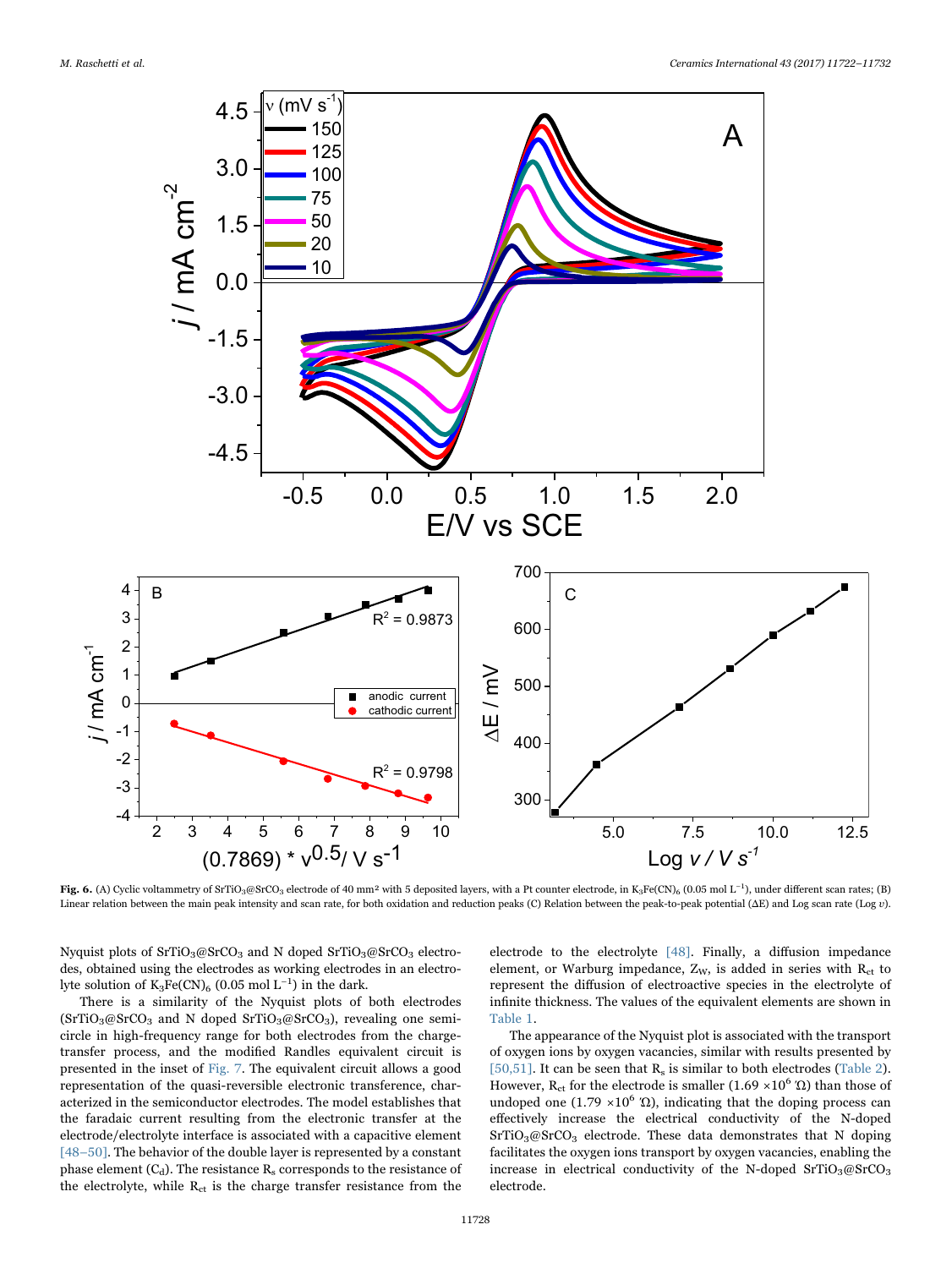<span id="page-7-0"></span>

Fig. 7. Electrochemical impedance spectra of  $SrTiO_3@SrCO_3$  and N doped  $SrTiO_3@$ SrCO3.

## 3.5. I-V characteristic of thin film composite electrodes

As the SrTiO<sub>3</sub> thin film electrode was characterized with the best number of layers and geometric area, the N-doped  $SrTiO<sub>3</sub>@SrCO<sub>3</sub>$  thin film electrode was constructed with the same condition. I-V relation of thin film electrodes in the dark and under UV-C illumination was obtained by differential pulse voltammetry to continue the characterization of the photoelectrodes and determine the characteristic differences between them. The  $SrTiO<sub>3</sub>@SrCO<sub>3</sub>$  and N doped  $SrTiO<sub>3</sub>@SrCO<sub>3</sub>$ thin film photoelectrodes were illuminated with UV-C light [\(Fig. 8\)](#page-7-2) to determine the differences in energy bands produced by the doping process. Semiconductor photoelectrodes under UV-C illumination absorb the energy of photons, resulting in excited charge carriers (electrons and holes) in the conduction and valence energy bands.

The process of doping  $n$ -type semiconductors with N atoms creates energy inter-band levels between conduction and valence bands. However, the principal characteristic of N-doping is interband energy level creation near to the valence band; i.e., inter-band energy levels created by holes. As the holes are the minor charge carriers in  $n$ -type semiconductors, the photoelectrode illumination presents an important modification of behavior that is more pronounced in the doped photoelectrode ([Fig. 8B](#page-7-2)) than the undoped photoelectrode ([Fig. 8A](#page-7-2)). UV-C illumination causes an increase in current of roughly 1.28 μA for the  $SrTiO<sub>3</sub>@SrCO<sub>3</sub> photoelectrode$ (35.54 μA to 36.82 μA), whereas, for the N-doped  $SrTiO<sub>3</sub>@SrCO<sub>3</sub>$ photoelectrode, the increase is 5.07 μA (38.23 μA to 43.30 μA). Furthermore, the results corroborate in N-doping process efficiency and confirm that it is possible to identify the essential difference between undoped and doped materials, especially related to energy bands, by electrochemical measurements. Soares et al. [\[43\]](#page-9-26) employed electrochemical and photoelectrochemical techniques to investigate the electronic energy level modification of N-doping process in  $TiO<sub>2</sub>$ nanoparticles. Authors confirm the photoelectrochemical results with theoretical calculations, proving that photoelectrochemical measurements are useful to investigate the anion doping in semiconductor materials. This result is of particular significance since previous optical analyses for energy band determination of SrTiO<sub>3</sub> presented

<span id="page-7-2"></span>

Fig. 8. Differential pulse of  $SrTiO_3@SrCO_3$  (A) and N doped  $SrTiO_3@SrCO_3$  (B) photoelectrodes in a solution of Na<sub>2</sub>S-9H<sub>2</sub>O (0.45 M) + K<sub>2</sub>SO<sub>4</sub> (0.15 M), at pH = 12.7, with a Pt counter-electrode and ECS reference, in the dark and under UV-C light.

in the literature [\[33,36\]](#page-9-20) did not clearly detect differences between the undoped and doped material.

The strontium titanate semiconducting materials reported in literature exhibit nonlinear current-voltage (I-V) behavior [\[52,53\]](#page-10-4). Devices that show such behavior enable to provide excellent transient suppression performance. The main goal to create a varistor device is to protect electronic devices due to the impressive voltage transient (overvoltage) or electrostatic discharge. The symmetrical, sharp breakdown properties shown in [Fig. 9](#page-8-0) for electrodes characterize a varistor performance.  $SrTiO<sub>3</sub>$  varistor is constructed through a mixture of strontium oxide with the small amount of dopant or another oxide, such as PbO, Bi<sub>2</sub>O<sub>3</sub>, B<sub>2</sub>O<sub>3</sub>, CoO [\[52,54\].](#page-10-4) The synthesis process enables the grain boundary properties to control, better described as a seriesparallel arrangement of semiconducting diodes. Defects localized in grain boundaries trap electrons, forming a space charge depletion layer in semiconductor grain close to the grain boundaries. The depletion layer prevents the charge carriers free flow, promoting a low voltage insulating behavior.

<span id="page-7-1"></span>

| I<br>٧ |  |
|--------|--|
|--------|--|

Nyquist plot results for Randles equivalent circuit of  $SrTiO_3@SrCO_3$  and N-doped  $SrTiO_3@SrCO_3$ .

| <b>Electrodes</b>                     | $R_s(10^3 \Omega)$ | $C_{d1-T}$<br>$(10^{-11} F)$ | $C_{d1-P}$ (F) | $R_{\text{ct}}(10^6 \Omega)$ | $L_{\text{Wo1-R}}$<br>(10 $^6$ ) | $Z_{\text{Wo1-T}}$<br>$(10^{-2})$ | $Z_{\text{Wo1-P}}$ |
|---------------------------------------|--------------------|------------------------------|----------------|------------------------------|----------------------------------|-----------------------------------|--------------------|
| SrTiO <sub>3</sub> @SrCO <sub>3</sub> | 4.00               | 1.65                         | 0.92           | 1.79                         | 1.68                             | 0.17                              | 0.18               |
| N doped $SrTiO3@SrCO3$                | 4.00               | 1.66                         | 0.91           | 1.69                         | 2.10                             | 0.36                              | 0.27               |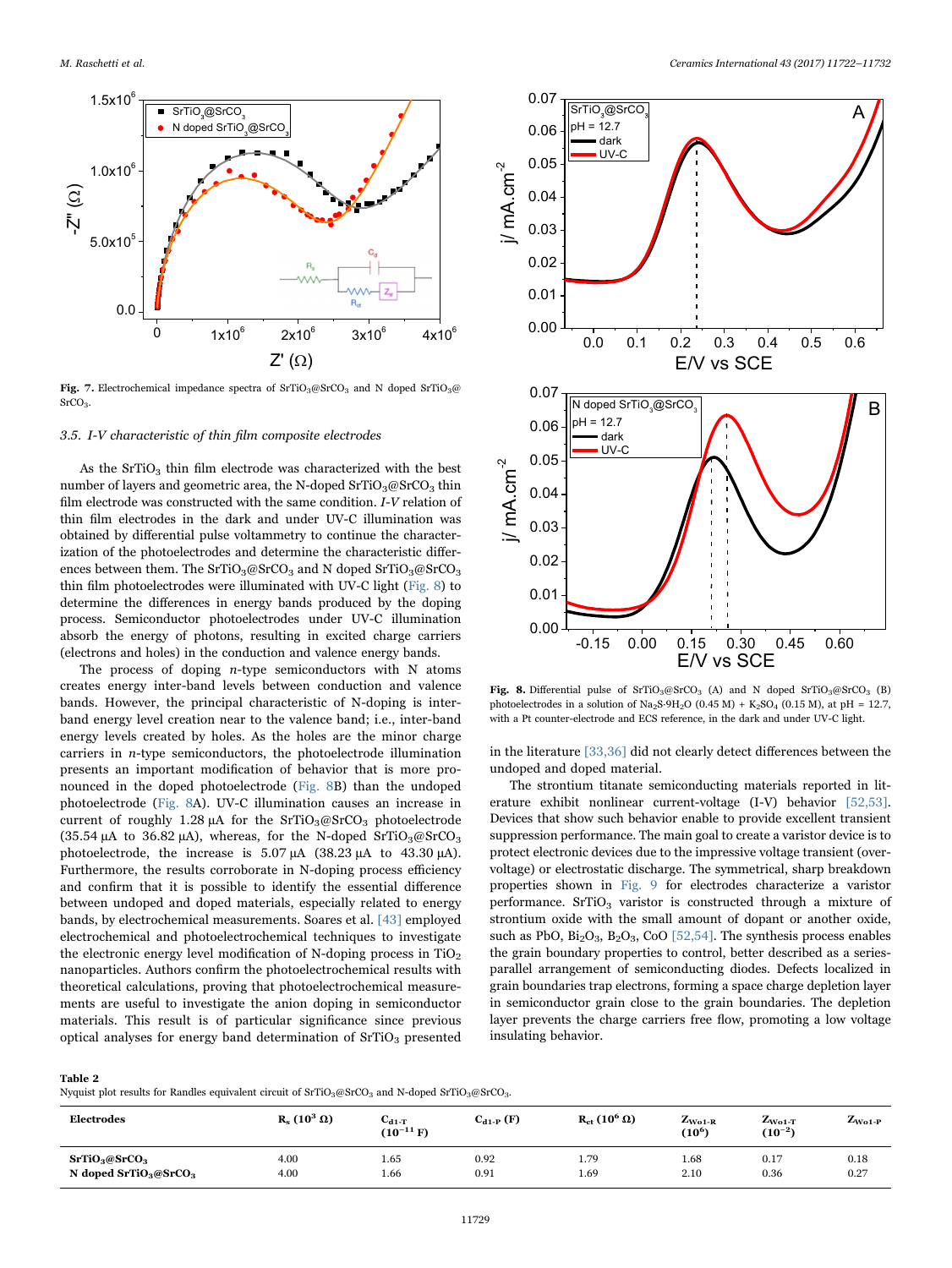<span id="page-8-0"></span>

Fig. 9. I–V characteristics of N doped SrTiO<sub>3</sub>@SrCO<sub>3</sub>(A) and SrTiO<sub>3</sub>@SrCO<sub>3</sub> (B) electrodes in a solution of Na<sub>2</sub>S·9H<sub>2</sub>O (0.45 M) + K<sub>2</sub>SO<sub>4</sub> (0.15 M), at pH = 12.7, with a Pt counterelectrode and ECS reference.

#### <span id="page-8-1"></span>Table 3

Leakage current (f<sub>ic</sub>), breakdown voltage (V<sub>b</sub>) defined in 0.17 mA/cm<sup>2</sup>, and, the nonlinear coefficient (α) obtained in the range of  $0.15-0.5$  mA/cm<sup>2</sup> based in [Fig. 9](#page-8-0) for SrTiO<sub>3</sub>@ SrCO<sub>3</sub> and N doped SrTiO<sub>3</sub>@SrCO<sub>3</sub> composite electrode.

|                                       | $V_{\rm b}$ (V) | $f_{ic}(\mu A)$ | α     |
|---------------------------------------|-----------------|-----------------|-------|
| SrTiO <sub>3</sub> @SrCO <sub>3</sub> | 0.784           | 37.8            | 1.504 |
| N doped $SrTiO3@SrCO3$                | 0.837           | 50.9            | 1.779 |

Leakage current  $(f_{ic})$  is a very important characteristic in ceramic varistor as it controls stability during its lifetime. From [Fig. 9](#page-8-0), the leakage current was calculated at 70% of the electric field breakdown (breakdown voltage  $(V<sub>b</sub>)$ ), which is another varistor characteristic and is defined by the average number of electric barriers ([Table 3\)](#page-8-1).  $V<sub>b</sub>$  was extracted when the current density in the varistor was  $0.17 \text{ mA/cm}^2$ , and, finally, the nonlinear coefficient  $(\alpha)$  was obtained in the current range 0.15-0.5 mA/cm<sup>2</sup>. [Fig. 9](#page-8-0) shows how each parameter was obtained and [Table 3](#page-8-1) presents parameters values. For  $SrTiO<sub>3</sub>@SrCO<sub>3</sub>$ composite electrodes, the N doping affects  $V_{\rm b}$ ,  $f_{\rm ic}$  and  $\alpha$  illustrating one more time that the doping process was effective and electrochemical techniques could be useful in illustrating the difference between undoped and doped material. Values presented in [Table 3](#page-8-1) differ from those presented in the literature for the system used in high-voltage protection [\[52,53\]](#page-10-4). However, leakage current values are similar with those reported for low-voltage protection system [\[54\],](#page-10-5) confirming that  $SrTiO<sub>3</sub>@SrCO<sub>3</sub>$  varistor, doped or undoped with N, is a potential candidate to low-voltage protection system.

## 4. Conclusion

Some semiconductors do not show significant variation after doping when characterized by traditional techniques, such as diffusive reflectance spectroscopy. Electrochemical characterization confirmed a change in the energy band of a photoelectrode after doping, in a semiconductor material for which doped and undoped samples show similar results when analyzed by traditional techniques, such as DRS and XRD. The thin films were observed by FESEM/SEM, and its deposition parameters were evaluated electrochemically presenting an increase in photo-response with electrode surface area. The charge transfer resistance of the photoelectrode surface was decreased by the doping of particles, and the charge transfer rate increased N-doped  $SrTiO<sub>3</sub>@SrCO<sub>3</sub> thin film electrodes present greater photocurrent under$ UV-C illumination. Furthermore, the results corroborate the efficiency of N-doping and confirm that it is possible to identify the essential difference between undoped and doped materials by electrochemical measurements.  $SrTiO<sub>3</sub>@SrCO<sub>3</sub>$  composite electrodes show important characteristics which could be classified as a potential candidate in varistor uses, especially in the low-voltage protection system. Electrochemical characterization measurements present distinct results for the undoped and the doped materials, thus confirm the efficiency of N-doping electrochemical characterization.

#### Ethical statement and conflicts of interest

The authors confirm that agree with all items specified by this Journal about ethical responsibilities of Committee on Publication Ethics (COPE). The authors declare that there are no conflicts of interest regarding the publication of this article.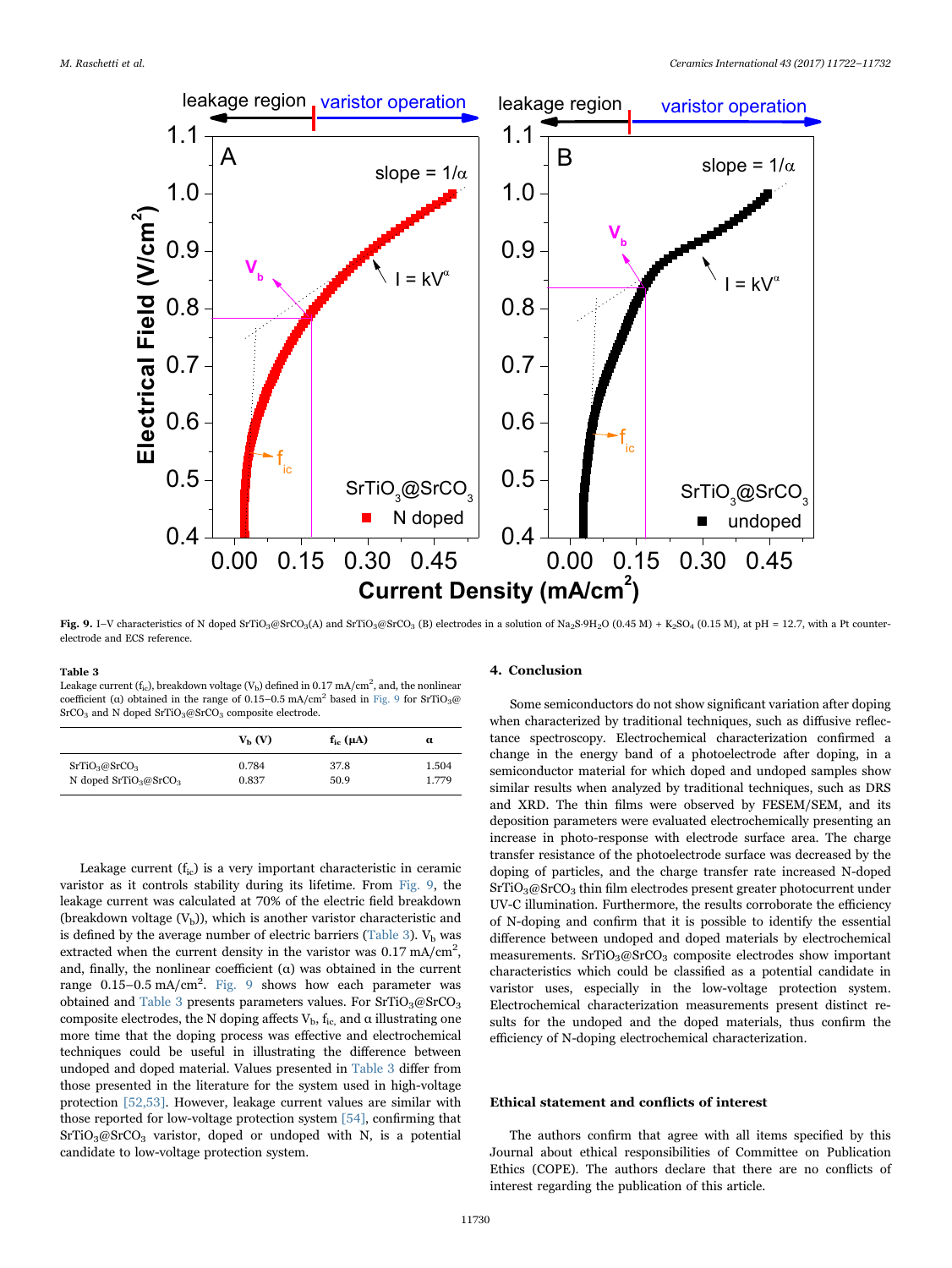## Acknowledgment

We appreciate the financial support from CNPq (402287/2013-4), SISNANO/MCTI, FINEP, Fapesp (2015/04511-5; 2013/07296-2) and Embrapa AgroNano research network.

#### Appendix B. Supplementary material

Supplementary data associated with this article can be found in the online version at [doi:10.1016/j.ceramint.2017.06.003.](http://dx.doi.org/10.1016/j.ceramint.2017.06.003)

### References

- <span id="page-9-0"></span>[1] [A.W. Bott, Electrochemistry of semiconductors, Curr. Sep. 17 \(1998\) 87](http://refhub.elsevier.com/S0272-8842(17)31206-3/sbref1)–91.
- <span id="page-9-1"></span>[2] Y.Y. Mi, Z. Yu, S.J. Wang, X.Y. Gao, A.T.S. Wee, C.K. Ong, C.H.A. Huan, Thermal stability of nitrogen-doped SrTiO<sub>3</sub> films: electronic and optical properties studies, J. Appl. Phys. 101 (2007) 63708. [http://dx.doi.org/10.1063/1.2713350.](http://dx.doi.org/10.1063/1.2713350)
- <span id="page-9-2"></span>[3] P. Reunchan, S. Ouyang, N. Umezawa, H. Xu, Y. Zhang, J. Ye, Theoretical design of highly active SrTiO<sub>3</sub>-based photocatalysts by a codoping scheme towards solar energy utilization for hydrogen production, J. Mater. Chem. A. 1 (2013) 4221. [http://dx.doi.org/10.1039/c2ta00450j.](http://dx.doi.org/10.1039/c2ta00450j)
- <span id="page-9-4"></span>[4] A.M. Bakhshayesh, N. Bakhshayesh, Materials science in semiconductor processing enhanced short circuit current density of dye-sensitized solar cells aided by Sr, V co-doped TiO<sub>2</sub> particles, Mater. Sci. Semicond. Process.  $41$  (2016) 92–101. [http://](http://dx.doi.org/10.1016/j.mssp.2015.08.030) [dx.doi.org/10.1016/j.mssp.2015.08.030.](http://dx.doi.org/10.1016/j.mssp.2015.08.030)
- <span id="page-9-3"></span>[5] C. Zhang, Y. Jia, Y. Jing, Y. Yao, J. Ma, J. Sun, Effect of non-metal elements (B, C, N, F, P, S) mono-doping as anions on electronic structure of SrTiO<sub>3</sub>, Comput.<br>Mater. Sci. 79 (2013) 69–74. [http://dx.doi.org/10.1016/j.commatsci.2013.06.009.](http://dx.doi.org/10.1016/j.commatsci.2013.06.009)
- <span id="page-9-18"></span>[6] T. Puangpetch, T. Sreethawong, S. Yoshikawa, S. Chavadej, Synthesis and photocatalytic activity in methyl orange degradation of mesoporous-assembled SrTiO3 nanocrystals prepared by sol–gel method with the aid of structure-directing surfactant, J. Mol. Catal. A Chem. 287 (2008) 70–79. [http://dx.doi.org/10.1016/](http://dx.doi.org/10.1016/j.molcata.2008.02.027) [j.molcata.2008.02.027.](http://dx.doi.org/10.1016/j.molcata.2008.02.027)
- <span id="page-9-15"></span>[7] Y.Y. Mi, S.J. Wang, J.W. Chai, J.S. Pan, C.H.A. Huan, Y.P. Feng, C.K. Ong, Effect of nitrogen doping on optical properties and electronic structures of  $SrTiO<sub>3</sub>$  films, Appl. Phys. Lett. 89 (2006) 231922. [http://dx.doi.org/10.1063/1.2403181.](http://dx.doi.org/10.1063/1.2403181)
- [8] W. Luo, W. Duan, S. Louie, M. Cohen, Structural and electronic properties of ndoped and p-doped SrTiO<sub>3</sub>, Phys. Rev. B 70 (2004) 214109. [http://dx.doi.org/](http://dx.doi.org/10.1103/PhysRevB.70.214109) [10.1103/PhysRevB.70.214109.](http://dx.doi.org/10.1103/PhysRevB.70.214109)
- <span id="page-9-5"></span>[9] V. Manthina, J.P. Correa Baena, G. Liu, A.G. Agrios, ZnO–TiO<sub>2</sub> nanocomposite films for high light harvesting efficiency and fast electron transport in dyesensitized solar cells, J. Phys. Chem. C 116 (2012) 23864–23870. [http://](http://dx.doi.org/10.1021/jp304622d) [dx.doi.org/10.1021/jp304622d.](http://dx.doi.org/10.1021/jp304622d)
- [10] B. Tang, G. Hu, Two kinds of graphene-based composites for photoanode applying in dye-sensitized solar cell, J. Power Sources 220 (2012) 95–102. [http://](http://dx.doi.org/10.1016/j.jpowsour.2012.07.093) [dx.doi.org/10.1016/j.jpowsour.2012.07.093.](http://dx.doi.org/10.1016/j.jpowsour.2012.07.093)
- [11] J. Durantini, P.P. Boix, M. Gervaldo, G.M. Morales, L. Otero, J. Bisquert, E.M. Barea, Photocurrent enhancement in dye-sensitized photovoltaic devices with titania–graphene composite electrodes, J. Electroanal. Chem. 683 (2012) 43–46. [http://dx.doi.org/10.1016/j.jelechem.2012.07.032.](http://dx.doi.org/10.1016/j.jelechem.2012.07.032)
- <span id="page-9-6"></span>[12] S. Yin, X. Wang, Z. Mou, Y. Wu, H. Huang, M. Zhu, Y. Du, P. Yang, Synergistic contributions by decreasing overpotential and enhancing charge-transfer in a- $Fe<sub>2</sub>O<sub>3</sub>$  / Mn<sub>3</sub>O<sub>4</sub> / graphene catalysts with heterostructures for photocatalytic water oxidation, Phys. Chem. Chem. Phys. Phys. Chem. Chem. Phys. 16 (2014) 11289–11296. [http://dx.doi.org/10.1039/c4cp00384e.](http://dx.doi.org/10.1039/c4cp00384e)
- [13] K.T.G. Carvalho, A.E. Nogueira, O.F. Lopes, G. Byzynski, C. Ribeiro, Enhanced photocatalytic activity of g-C<sub>3</sub>N<sub>4</sub>/Nb<sub>2</sub>O<sub>5</sub> heterostructures on degradation of organic pollutants under visible and ultraviolet irradiation, Appl. Catal. A Gen. Submitt. (2015). [http://dx.doi.org/10.1007/s13398-014-0173-7.2.](http://dx.doi.org/10.1007/s13398-014-0173-7.2)
- [14] I.A. de Castro, W. Avansi, C. Ribeiro,  $WO_3/TiO_2$  heterostructures tailored by the oriented attachment mechanism: insights from their photocatalytic properties, CrystEngComm 16 (2014) 1514. [http://dx.doi.org/10.1039/c3ce41668b.](http://dx.doi.org/10.1039/c3ce41668b)
- <span id="page-9-7"></span>[15] X.-J. Lv, S. Zhou, X. Huang, C. Wang, W.-F. Fu, Photocatalytic overall water splitting promoted by  $SnOx-NiGa_2O_4$  photocatalysts, Appl. Catal. B Environ. 182 (2016) 220–228. [http://dx.doi.org/10.1016/j.apcatb.2015.09.032.](http://dx.doi.org/10.1016/j.apcatb.2015.09.032)
- [16] I.A. Castro, G. Byzynski, M. Dawson, C. Ribeiro, Chemistry charge transfer mechanism of  $WO_3$  /  $TiO_2$  heterostructure for photoelectrochemical water splitting, J. Photochem. Photobiol. A Chem. 339 (2017) 95–102. [http://dx.doi.org/10.1016/](http://dx.doi.org/10.1016/j.jphotochem.2017.02.024) [j.jphotochem.2017.02.024.](http://dx.doi.org/10.1016/j.jphotochem.2017.02.024)
- <span id="page-9-8"></span>[17] Y. Liu, G. Li, R. Mi, C. Deng, P. Gao, An environment-benign method for the synthesis of p-NiO/n-ZnO heterostructure with excellent performance for gas sensing and photocatalysis, Sens. Actuators B Chem. 191 (2014) 537–544. [http://](http://dx.doi.org/10.1016/j.snb.2013.10.068) [dx.doi.org/10.1016/j.snb.2013.10.068.](http://dx.doi.org/10.1016/j.snb.2013.10.068)
- [18] Z. Ni, Y. Sun, Y. Zhang, F. Dong, Fabrication, modification and application of (BiO)2CO3-based photocatalysts: a review, Appl. Surf. Sci. 365 (2016) 314–335. [http://dx.doi.org/10.1016/j.apsusc.2015.12.231.](http://dx.doi.org/10.1016/j.apsusc.2015.12.231)
- <span id="page-9-9"></span>[19] Y.-L.W.Y.-L. Wang, F.R.F. Ren, H.S. Kim, D.P. Norton, S.J. Pearton, Materials and process development for ZnMgO/ZnO light-emitting diodes, IEEE J. Sel. Top. Quantum Electron. 14 (2008) 1048–1052. [http://dx.doi.org/10.1109/](http://dx.doi.org/10.1109/JSTQE.2008.919736) [JSTQE.2008.919736.](http://dx.doi.org/10.1109/JSTQE.2008.919736)
- <span id="page-9-10"></span>[20] C. Khare, K. Sliozberg, R. Meyer, A. Savan, W. Schuhmann, A. Ludwig, Layered WO<sub>3</sub> / TiO<sub>2</sub> nanostructures with enhanced photocurrent densities, Int. J. Hydrog.

Energy 38 (2013) 15954–15964. [http://dx.doi.org/10.1016/j.ijhy](http://dx.doi.org/10.1016/j.ijhydene.2013.09.142)[dene.2013.09.142.](http://dx.doi.org/10.1016/j.ijhydene.2013.09.142)

- <span id="page-9-11"></span>[21] J. Zhou, L. Yin, H. Li, Z. Liu, J. Wang, K. Duan, S. Qu, J. Weng, B. Feng, Heterojunction of  $SrTiO<sub>3</sub> / TiO<sub>2</sub>$  nanotubes with dominant (001) facets: synthesis, formation mechanism and photoelectrochemical properties, Mater. Sci. Semicond. Process. 40 (2015) 107–116. [http://dx.doi.org/10.1016/j.mssp.2015.06.023.](http://dx.doi.org/10.1016/j.mssp.2015.06.023)
- <span id="page-9-12"></span>[22] A. Márquez-Herrera, V.M. Ovando-Medina, B.E. Castillo-Reyes, M. Meléndez-Lira, M. Zapata-Torres, N. Saldaña, A novel synthesis of SrCO<sub>3</sub>–SrTiO<sub>3</sub> nanocomposites with high photocatalytic activity, J. Nanopart. Res. 16 (2014). [http://dx.doi.org/](http://dx.doi.org/10.1007/s11051-014-2804-5) [10.1007/s11051-014-2804-5.](http://dx.doi.org/10.1007/s11051-014-2804-5)
- <span id="page-9-13"></span>[23] X. Pan, X. Chen, Z. Yi, Photocatalytic oxidation of methane over SrCO<sub>3</sub> decorated SrTiO<sub>3</sub> nanocatalysts via a synergistic effect, Phys. Chem. Chem. Phys. 18 (2016) 31341–31976. [http://dx.doi.org/10.1039/c6cp04604e.](http://dx.doi.org/10.1039/c6cp04604e)
- <span id="page-9-14"></span>[24] G. Branković, Z. Branković, J.A. Varela, E. Longo, Strontium titanate films prepared by spray pyrolysis, J. Eur. Ceram. Soc. 24 (2004) 989–991. [http://](http://dx.doi.org/10.1016/S0955-2219(03)00459-X) [dx.doi.org/10.1016/S0955-2219\(03\)00459-X.](http://dx.doi.org/10.1016/S0955-2219(03)00459-X)
- [25] M. Vehkamäki, T. Hänninen, M. Ritala, M. Leskelä, T. Sajavaara, E. Rauhala, J. Keinonen, Atomic layer deposition of SrTiO<sub>3</sub> thin films from a novel strontium precursor- Strontium-bis(tri-isopropylcyclopentadienyl), Chem. Vap. Depos. 7 (2001) 75–80. [http://dx.doi.org/10.1002/1521-3862\(200103\)7:2 < 75::AID-](http://dx.doi.org/10.1002/1521-3862(200103)7:2	<	75::AID-CVDE75	>	3.0.CO;2-B) $CVDE75 > 3.0.CO:2-B.$
- [26] S. Rentrop, T. Moebus, B. Abendroth, R. Strohmeyer, A. Schmid, T. Weling, J. Hanzig, F. Hanzig, H. Stöcker, D.C. Meyer, Atomic layer deposition of strontium titanate films from Sr( $iPr_3Cp_2$ , Ti[N(CH<sub>3</sub>)<sub>2</sub>]<sub>4</sub> and H<sub>2</sub>O, Thin Solid Films. 550 (2014) 53–58. [http://dx.doi.org/10.1016/j.tsf.2013.10.043.](http://dx.doi.org/10.1016/j.tsf.2013.10.043)
- <span id="page-9-16"></span>[27] G.B. Soares, C.M.P. Vaz, C. Ribeiro, I. Hermans, Insight into the photocatalytical activity of TiO<sub>2</sub> nanoparticles through the electrochemical characterization of carbon paste electrodes, Electrocatalysis 6 (2015) 92-101. [http://dx.doi.org/](http://dx.doi.org/10.1007/s12678-014-0223-0) [10.1007/s12678-014-0223-0.](http://dx.doi.org/10.1007/s12678-014-0223-0)
- <span id="page-9-17"></span>[28] S.C. Erwin, L. Zu, M.I. Haftel, A.L. Efros, T.A. Kennedy, D.J. Norris, Doping semiconductor nanocrystals, Nature 436 (2005) 91-94. [http://dx.doi.org/](http://dx.doi.org/10.1038/nature03832) [10.1038/nature03832.](http://dx.doi.org/10.1038/nature03832)
- [29] M. Anas, D.S. Han, K. Mahmoud, H. Park, A. Abdel-Wahab, Photocatalytic degradation of organic dye using titanium dioxide modified with metal and nonmetal deposition, Mater. Sci. Semicond. Process. 41 (2016) 209–218. [http://](http://dx.doi.org/10.1016/j.mssp.2015.08.041) [dx.doi.org/10.1016/j.mssp.2015.08.041.](http://dx.doi.org/10.1016/j.mssp.2015.08.041)
- [30] H.B. Jalali, L. Trabzon, Structural and optical properties of nitrogen-iron co-doped titanium dioxide films prepared via sol-gel dip-coating: effect of urea and iron nitrate concentration in the sol, Materwiss. Werksttech. 47 (2016) 657–664. [http://dx.doi.org/10.1002/mawe.201600506.](http://dx.doi.org/10.1002/mawe.201600506)
- <span id="page-9-19"></span>[31] Y. Liu, L. Xie, Y.Y. Li, R. Yang, J. Qu, Y.Y. Li, X. Li, Synthesis and high photocatalytic hydrogen production of SrTiO3 nanoparticles from water splitting under UV irradiation, J. Power Sources 183 (2008) 701–707. [http://dx.doi.org/](http://dx.doi.org/10.1016/j.jpowsour.2008.05.057) [10.1016/j.jpowsour.2008.05.057.](http://dx.doi.org/10.1016/j.jpowsour.2008.05.057)
- [32] P. Xiang, X. Li, H. Wang, G. Liu, T. Shu, Z. Zhou, Z. Ku, Y. Rong, M. Xu, L. Liu, M. Hu, Y. Yang, W. Chen, T. Liu, M. Zhang, H. Han, Mesoporous nitrogen-doped TiO2 sphere applied for quasi-solid-state dye-sensitized solar cell, Nanoscale Res. Lett. 6 (2011) 1–5. [http://dx.doi.org/10.1186/1556-276X-6-606.](http://dx.doi.org/10.1186/1556-276X-6-606)
- <span id="page-9-20"></span>[33] N. Nuraje, Y. Lei, A. Belcher, Virus-templated visible spectrum active perovskite photocatalyst, Catal. Commun. 44 (2014) 68–72. [http://dx.doi.org/10.1016/j.cat](http://dx.doi.org/10.1016/j.catcom.2013.08.001)[com.2013.08.001.](http://dx.doi.org/10.1016/j.catcom.2013.08.001)
- [34] A. Uedono, M. Kiyohara, K. Shimoyama, K. Yamabe, T. Ohdaira, R. Suzuki, T. Mikado, Defects introduced into  $SrTiO<sub>3</sub>$  by auto-feeding epitaxy studied using positron annihilation technique, Mater. Sci. Semicond. Process. 6 (2003) 367–369. [http://dx.doi.org/10.1016/j.mssp.2003.07.010.](http://dx.doi.org/10.1016/j.mssp.2003.07.010)
- [35] M. Usman, S. Mendiratta, S. Batjargal, G. Haider, M. Hayashi, N. Rao Gade, J.- W. Chen, Y.-F. Chen, K.-L. Lu, Semiconductor behavior of a three-dimensional strontium-based metal-organic framework, ACS Appl. Mater. Interfaces 7 (2015) 22767–22774. [http://dx.doi.org/10.1021/acsami.5b07228.](http://dx.doi.org/10.1021/acsami.5b07228)
- <span id="page-9-21"></span>[36] X.X. Liao, H.Q. Wang, J.C. Zheng, Tuning the structural, electronic, and magnetic properties of strontium titanate through atomic design: a comparison between oxygen vacancies and nitrogen doping, J. Am. Ceram. Soc. 96 (2013) 538–543. [http://dx.doi.org/10.1111/jace.12072.](http://dx.doi.org/10.1111/jace.12072)
- <span id="page-9-22"></span>[37] G.B. Soares, B. Bravin, C.M.P. Vaz, C. Ribeiro, Facile synthesis of N-doped TiO<sub>2</sub> nanoparticles by a modified polymeric precursor method and its photocatalytic properties, Appl. Catal. B Environ. 106 (2011) 287–294. [http://dx.doi.org/](http://dx.doi.org/10.1016/j.apcatb.2011.05.018) [10.1016/j.apcatb.2011.05.018.](http://dx.doi.org/10.1016/j.apcatb.2011.05.018)
- <span id="page-9-23"></span>[38] S. Yoon, A.E. Maegli, L. Karvonen, S.K. Matam, A. Shkabko, S. Riegg, T. Großmann, S.G. Ebbinghaus, S. Pokrant, A. Weidenkaff, Journal of solid state chemistry bandgap tuning in SrTi ( N,O, F)<sub>3</sub> by anionic-lattice variation, J. Solid State Chem. 206 (2013) 226–232. [http://dx.doi.org/10.1016/j.jssc.2013.08.001.](http://dx.doi.org/10.1016/j.jssc.2013.08.001)
- <span id="page-9-24"></span>[39] W. Wei, Y. Dai, H. Jin, B. Huang, Density functional characterization of the electronic structure and optical properties of Cr-doped SrTiO3, J. Phys. D. Appl. Phys. 42 (2009) 55401. [http://dx.doi.org/10.1088/0022-3727/42/5/055401.](http://dx.doi.org/10.1088/0022-3727/42/5/055401)
- [40] M. Dawson, G.B. Soares, C. Ribeiro, Influence of calcination parameters on the synthesis of N-doped TiO<sub>2</sub> by the polymeric precursors method, J. Solid State Chem. 215 (2014) 211–218. [http://dx.doi.org/10.1016/j.jssc.2014.03.044.](http://dx.doi.org/10.1016/j.jssc.2014.03.044)
- <span id="page-9-25"></span>[41] D. Ramírez-Ortega, P. Acevedo-Peña, F. Tzompantzi, R. Arroyo, F. González, I. González, Energetic states in  $SnO_2-TiO_2$  structures and their impact on interfacial charge transfer process, J. Mater. Sci. (2016). [http://dx.doi.org/](http://dx.doi.org/10.1007/s10853-016-0328-3) [10.1007/s10853-016-0328-3.](http://dx.doi.org/10.1007/s10853-016-0328-3)
- [42] G.B. Soares, W.T.L. da Silva, C.M.P. Vaz, Graphite-polyurethane composite electrode for the electroanalytical determination of herbicide diuron in soil solutions, Sens. Lett. 9 (2011) 1786–1793. [http://dx.doi.org/10.1166/](http://dx.doi.org/10.1166/sl.2011.1712) [sl.2011.1712.](http://dx.doi.org/10.1166/sl.2011.1712)
- <span id="page-9-26"></span>[43] G.B. Soares, R.A.P. Ribeiro, S.R. de Lazaro, C. Ribeiro, Photoelectrochemical and